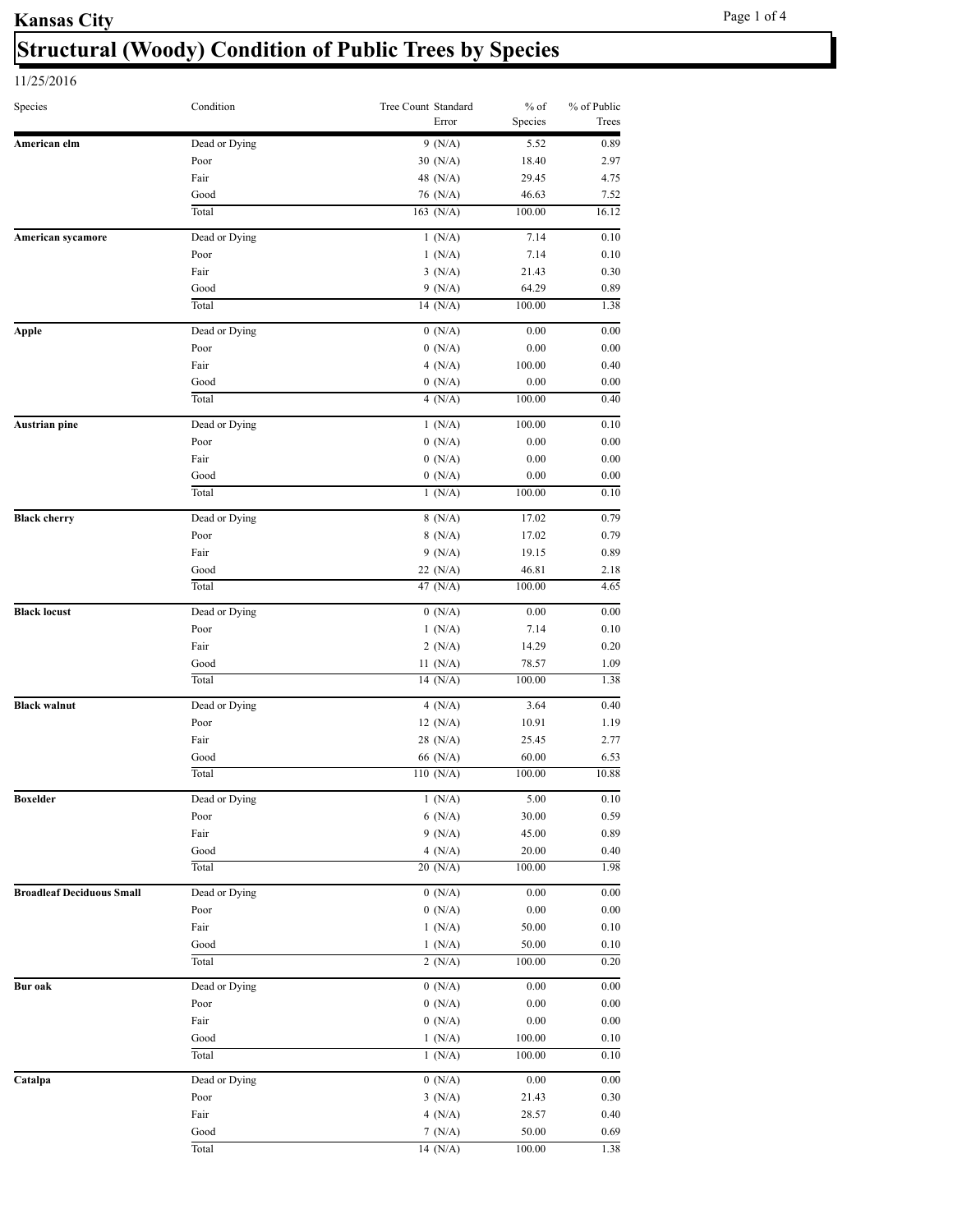# **Structural (Woody) Condition of Public Trees by Species**

| Species                   | Condition             | Tree Count Standard<br>Error | $%$ of<br>Species  | % of Public<br>Trees |
|---------------------------|-----------------------|------------------------------|--------------------|----------------------|
| Chinkapin oak             | Dead or Dying         | 1(N/A)                       | 50.00              | 0.10                 |
|                           | Poor                  | 0(N/A)                       | 0.00               | 0.00                 |
|                           | Fair                  | 0(N/A)                       | 0.00               | 0.00                 |
|                           | Good                  | 1(N/A)                       | 50.00              | 0.10                 |
|                           | Total                 | $2 \overline{(N/A)}$         | 100.00             | 0.20                 |
| <b>Eastern cottonwood</b> | Dead or Dying         | 4 $(N/A)$                    | 40.00              | 0.40                 |
|                           | Poor                  | 2(N/A)                       | 20.00              | 0.20                 |
|                           | Fair                  | 1(N/A)                       | 10.00              | 0.10                 |
|                           | Good                  | 3(N/A)                       | 30.00              | 0.30                 |
|                           | Total                 | 10(N/A)                      | 100.00             | 0.99                 |
| Eastern red cedar         | Dead or Dying         | 3(N/A)                       | 100.00             | 0.30                 |
|                           | Poor                  | 0(N/A)                       | 0.00               | 0.00                 |
|                           | Fair                  | 0(N/A)                       | 0.00               | 0.00                 |
|                           | Good                  | 0(N/A)                       | 0.00               | 0.00                 |
|                           | Total                 | 3(N/A)                       | 100.00             | 0.30                 |
| Eastern redbud            | Dead or Dying         | 0(N/A)                       | 0.00               | 0.00                 |
|                           | Poor                  | 0(N/A)                       | 0.00               | 0.00                 |
|                           | Fair                  | 0(N/A)                       | 0.00               | 0.00                 |
|                           | Good                  | 1(N/A)                       | 100.00             | 0.10                 |
|                           | Total                 | 1(N/A)                       | 100.00             | 0.10                 |
| Eastern white pine        | Dead or Dying         | 4 $(N/A)$                    | 44.44              | 0.40                 |
|                           | Poor                  | 3(N/A)                       | 33.33              | 0.30                 |
|                           | Fair                  | 2(N/A)                       | 22.22              | 0.20                 |
|                           | Good                  | 0(N/A)                       | 0.00               | 0.00                 |
|                           | Total                 | 9(N/A)                       | 100.00             | 0.89                 |
|                           | Dead or Dying         |                              |                    |                      |
| Elm                       | Poor                  | 1(N/A)<br>0(N/A)             | 100.00<br>0.00     | 0.10<br>0.00         |
|                           | Fair                  | 0(N/A)                       | 0.00               | 0.00                 |
|                           | Good                  | 0(N/A)                       | 0.00               | 0.00                 |
|                           | Total                 | 1(N/A)                       | 100.00             | 0.10                 |
| Ginkgo                    |                       |                              |                    |                      |
|                           | Dead or Dying<br>Poor | 0(N/A)                       | 0.00<br>0.00       | 0.00<br>0.00         |
|                           | Fair                  | 0(N/A)                       |                    |                      |
|                           |                       | 1(N/A)                       | 50.00              | 0.10                 |
|                           | Good<br>Total         | 1(N/A)<br>$2$ (N/A)          | 50.00<br>100.00    | 0.10<br>0.20         |
|                           |                       |                              |                    |                      |
| Green ash                 | Dead or Dying         | 6(N/A)                       | 100.00             | 0.59                 |
|                           | Poor                  | 0(N/A)                       | $0.00\,$           | $0.00\,$             |
|                           | Fair                  | 0(N/A)                       | $0.00\,$           | $0.00\,$             |
|                           | Good<br>Total         | 0(N/A)<br>6(N/A)             | $0.00\,$<br>100.00 | 0.00<br>0.59         |
|                           |                       |                              |                    |                      |
| Hickory                   | Dead or Dying         | 0(N/A)                       | 0.00               | 0.00                 |
|                           | Poor                  | 0(N/A)                       | 0.00               | 0.00                 |
|                           | Fair                  | 1(N/A)                       | 16.67              | 0.10                 |
|                           | Good                  | 5(N/A)                       | 83.33              | 0.49                 |
|                           | Total                 | 6(N/A)                       | 100.00             | 0.59                 |
| Honeylocust               | Dead or Dying         | 2(N/A)                       | 28.57              | $0.20\,$             |
|                           | Poor                  | 1(N/A)                       | 14.29              | 0.10                 |
|                           | Fair                  | 3(N/A)                       | 42.86              | 0.30                 |
|                           | Good                  | 1(N/A)                       | 14.29              | 0.10                 |
|                           | Total                 | 7(N/A)                       | 100.00             | 0.69                 |
| Kentucky coffeetree       | Dead or Dying         | 0(N/A)                       | 0.00               | 0.00                 |
|                           | Poor                  | 1(N/A)                       | 25.00              | 0.10                 |
|                           | Fair                  | 0(N/A)                       | $0.00\,$           | 0.00                 |
|                           | Good                  | 3(N/A)                       | 75.00              | 0.30                 |
|                           | Total                 | 4(N/A)                       | 100.00             | 0.40                 |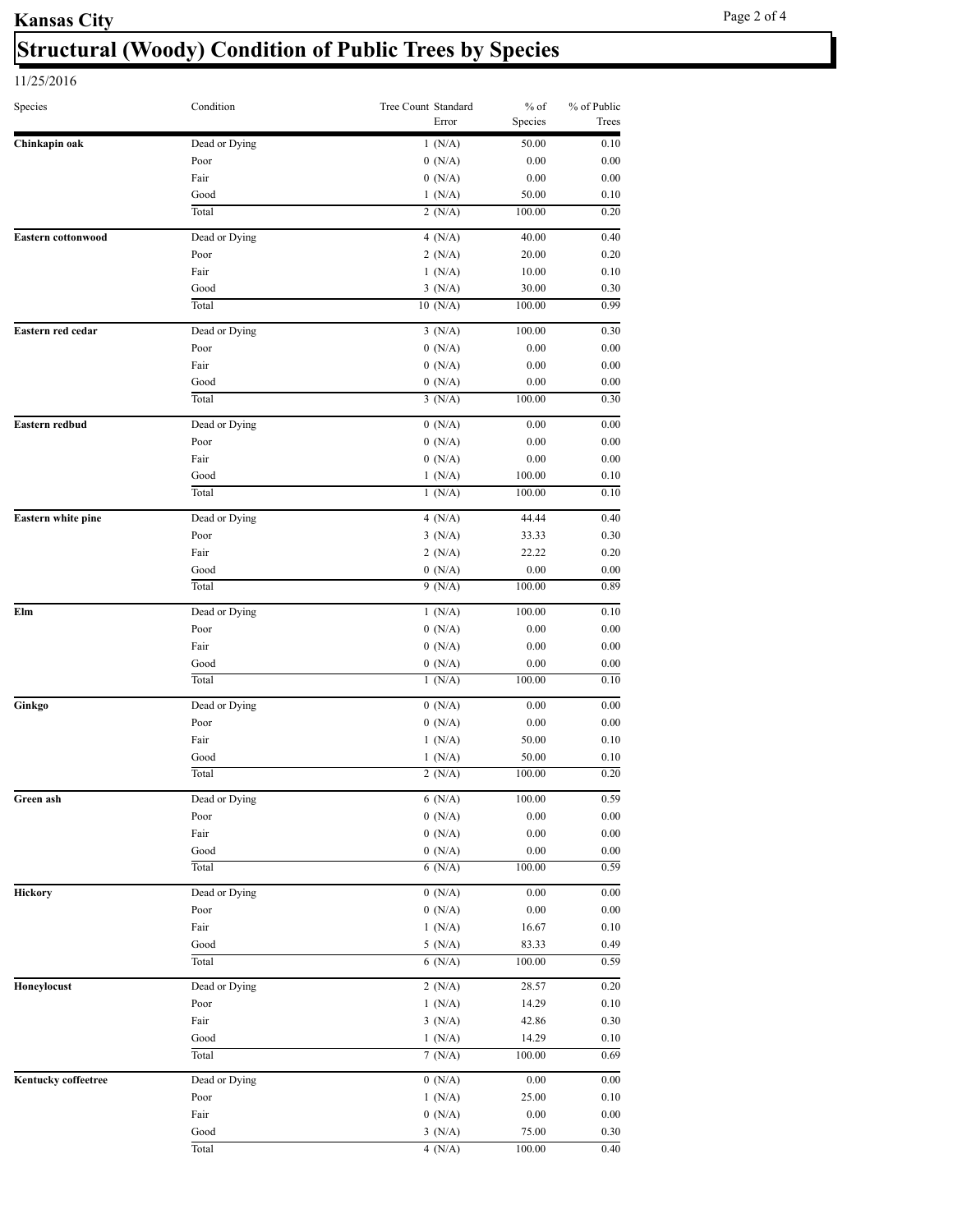# **Structural (Woody) Condition of Public Trees by Species**

| Species             | Condition     | Tree Count Standard | Error | $%$ of<br>Species | % of Public<br>Trees |
|---------------------|---------------|---------------------|-------|-------------------|----------------------|
| <b>Mulberry</b>     | Dead or Dying | 12 $(N/A)$          |       | 9.09              | 1.19                 |
|                     | Poor          | 33 $(N/A)$          |       | 25.00             | 3.26                 |
|                     | Fair          | 46 (N/A)            |       | 34.85             | 4.55                 |
|                     | Good          | 41 (N/A)            |       | 31.06             | 4.06                 |
|                     | Total         | 132 $(N/A)$         |       | 100.00            | 13.06                |
| Northern hackberry  | Dead or Dying | 5(N/A)              |       | 2.86              | 0.49                 |
|                     | Poor          | 39 (N/A)            |       | 22.29             | 3.86                 |
|                     | Fair          | 62 $(N/A)$          |       | 35.43             | 6.13                 |
|                     | Good          | 69 (N/A)            |       | 39.43             | 6.82                 |
|                     | Total         | 175 (N/A)           |       | 100.00            | 17.31                |
| Northern red oak    | Dead or Dying | 0(N/A)              |       | 0.00              | 0.00                 |
|                     | Poor          | 0(N/A)              |       | 0.00              | 0.00                 |
|                     | Fair          | 0(N/A)              |       | 0.00              | 0.00                 |
|                     | Good          | 1(N/A)              |       | 100.00            | 0.10                 |
|                     | Total         | 1(N/A)              |       | 100.00            | 0.10                 |
| Norway maple        | Dead or Dying | 0(N/A)              |       | 0.00              | 0.00                 |
|                     | Poor          | 0(N/A)              |       | 0.00              | 0.00                 |
|                     | Fair          | 0(N/A)              |       | 0.00              | 0.00                 |
|                     | Good          | 2(N/A)              |       | 100.00            | 0.20                 |
|                     | Total         | 2(N/A)              |       | 100.00            | 0.20                 |
| Norway spruce       | Dead or Dying | 1(N/A)              |       | 100.00            | 0.10                 |
|                     | Poor          | 0(N/A)              |       | 0.00              | 0.00                 |
|                     | Fair          | 0(N/A)              |       | 0.00              | 0.00                 |
|                     | Good          | 0(N/A)              |       | 0.00              | 0.00                 |
|                     | Total         | 1(N/A)              |       | 100.00            | 0.10                 |
| <b>Osage orange</b> | Dead or Dying | 0(N/A)              |       | 0.00              | 0.00                 |
|                     | Poor          | 0(N/A)              |       | 0.00              | 0.00                 |
|                     | Fair          | 1(N/A)              |       | 100.00            | 0.10                 |
|                     | Good          | 0(N/A)              |       | 0.00              | 0.00                 |
|                     | Total         | 1(N/A)              |       | 100.00            | 0.10                 |
| Pin oak             | Dead or Dying | 0(N/A)              |       | 0.00              | 0.00                 |
|                     | Poor          | 2(N/A)              |       | 7.14              | 0.20                 |
|                     | Fair          | 9(N/A)              |       | 32.14             | 0.89                 |
|                     | Good          | 17 $(N/A)$          |       | 60.71             | 1.68                 |
|                     | Total         | 28(N/A)             |       | 100.00            | 2.77                 |
|                     | Dead or Dying | 0(N/A)              |       | 0.00              | $0.00\,$             |
| Quercus shumardii   | Poor          | 1(N/A)              |       | 11.11             | 0.10                 |
|                     | Fair          | 0(N/A)              |       | $0.00\,$          | $0.00\,$             |
|                     | Good          | 8(N/A)              |       | 88.89             | 0.79                 |
|                     | Total         | 9(N/A)              |       | 100.00            | 0.89                 |
| Saucer magnolia     | Dead or Dying | 0(N/A)              |       | 0.00              | 0.00                 |
|                     | Poor          | 1(N/A)              |       | 100.00            | 0.10                 |
|                     | Fair          | 0(N/A)              |       | $0.00\,$          | 0.00                 |
|                     | Good          | 0(N/A)              |       | 0.00              | 0.00                 |
|                     | Total         | 1(N/A)              |       | 100.00            | 0.10                 |
|                     | Dead or Dying | 0(N/A)              |       | 0.00              | 0.00                 |
| Shingle oak         |               | 1(N/A)              |       |                   |                      |
|                     | Poor<br>Fair  | 3(N/A)              |       | 25.00<br>75.00    | 0.10<br>0.30         |
|                     | Good          | 0(N/A)              |       | $0.00\,$          | 0.00                 |
|                     | Total         | 4 $(N/A)$           |       | 100.00            | 0.40                 |
|                     |               |                     |       |                   |                      |
| Siberian elm        | Dead or Dying | 16 $(N/A)$          |       | 27.12             | 1.58                 |
|                     | Poor          | 15 $(N/A)$          |       | 25.42             | 1.48                 |
|                     | Fair          | 19 $(N/A)$          |       | 32.20             | 1.88                 |
|                     | Good          | 9(N/A)              |       | 15.25             | 0.89                 |
|                     | Total         | 59 (N/A)            |       | 100.00            | 5.84                 |